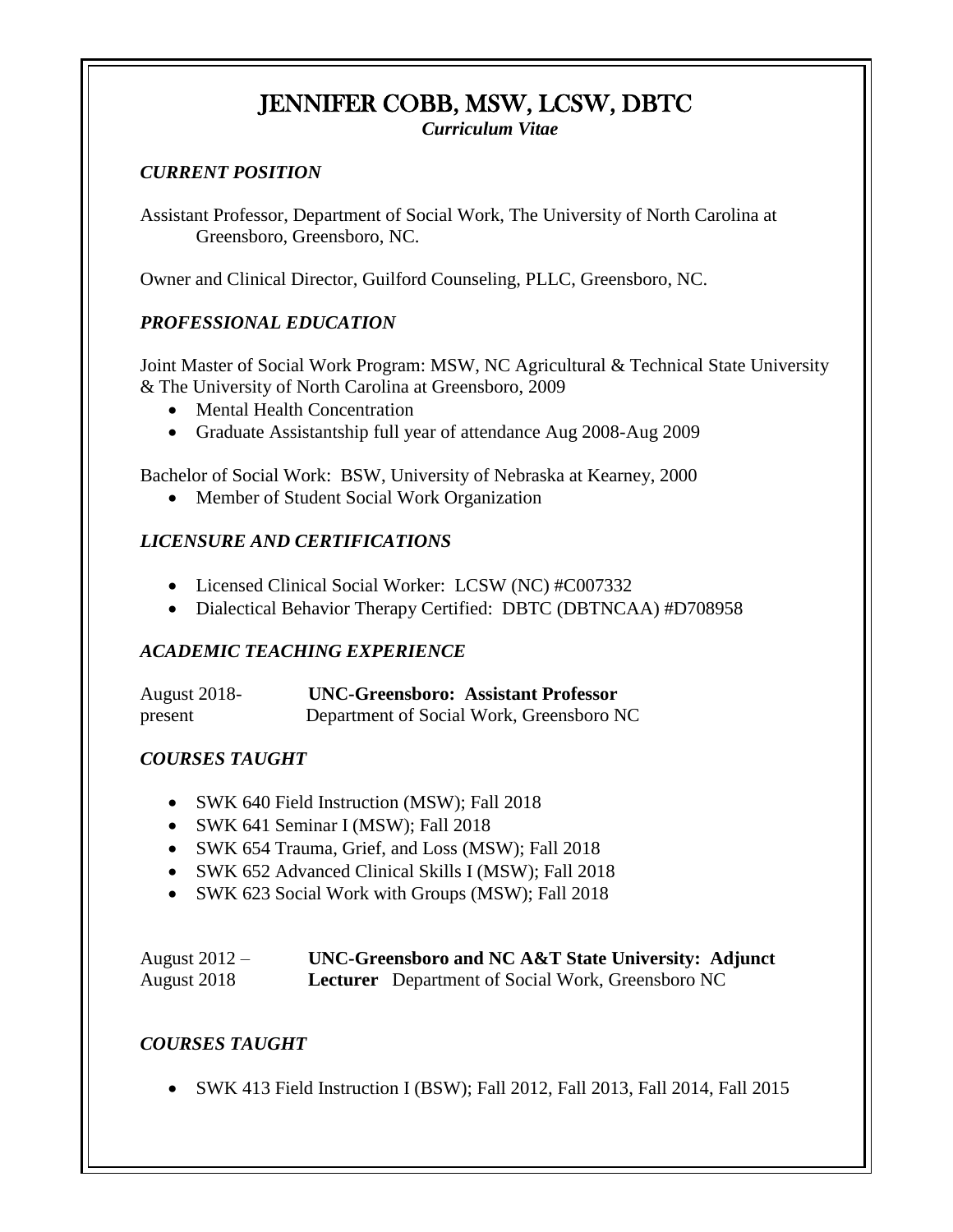- SWK 414 Field Instruction II (BSW); Spring 2013, Spring 2014, Spring 2015 (2) units), Spring 2016 (2 units)
- SWK 415 Seminar I (BSW); Fall 2012, Fall 2013, Fall 2014, Fall 2015
- SWK 416 Seminar II (BSW); Spring 2013, Spring 2014, Spring 2015 (2 units), Spring 2016 (2 units)
- JMSW 628 Field Instruction I (MSW); Spring 2013
- JMSW 629 Field Seminar I (MSW); Spring 2013
- SAS 100 Strategies for Academic Success (undergraduate); Spring 2014
- Created curriculum for and taught SWK 554 Mental Health in Social Work (MSW); Spring 2014, Spring 2015
- JMSW 640 Field Instruction III (MSW); Fall 2015, Fall 2016
- JMSW 641 Field Seminar III (MSW); Fall 2015, Fall 2016
- SWK 647 Field Instruction IV (MSW): Spring 2016, Spring 2017, (scheduled Spring 2018)
- SWK 648 Field Seminar IV (MSW); Spring 2016, Spring 2017, (scheduled Spring 2018)
- SWK 411 Social Work Methods (BSW); Fall 2015
- SWK 623 Social Work with Groups (MSW); Fall 2016 (2 units), Fall 2017
- Created curriculum for and taught SWK 654 Special Topics in Social Work Trauma, Grief, and Loss (MSW); Fall 2017
- SWK 619 Foundations of Clinical Social Work Practice (MSW); (scheduled Spring 2018)

### *PROFESSIONAL AND COMMUNITY SERVICE*

Oct 2011 – present National Association of Social Workers – NC Chapter

- Local Program Unit Chair Oct. 2011 to present
- Board Member July 2016 to present

 Nov 2016 – present National Alliance on Mental Illness – Guilford County NC Chapter • Board Member

#### *INVITED LOCAL PROFESSIONAL PRESENTATIONS & WORKSHOPS*

- **Workshop Speaker:** Cobb, J. (2013) *Assertive Communication,* National Kidney Foundation Council of Nephrology Social Workers Conference
- **Featured Speaker:** Cobb, J. (2014) *Emotional Impact of Food Allergies,* Forsyth County gathering of Food Allergy Families
- **Ethics Speaker:** Cobb, J. (2015) *Ethics of Suicide,* Guilford County Local Program Unit of NASW-NC
- **Workshop Leader and Featured Presenter:** Cobb, J. (2015) *DBT Foundations and Advanced*, Clinical Training Workshop
- **Featured Presenter:** Cobb, J. (2016) *DBT in Private Practice*, Clinical Training Workshop
- **Featured Presenter:** Cobb, J. (2016) *Case Formulation in DBT*, Clinical Training Workshop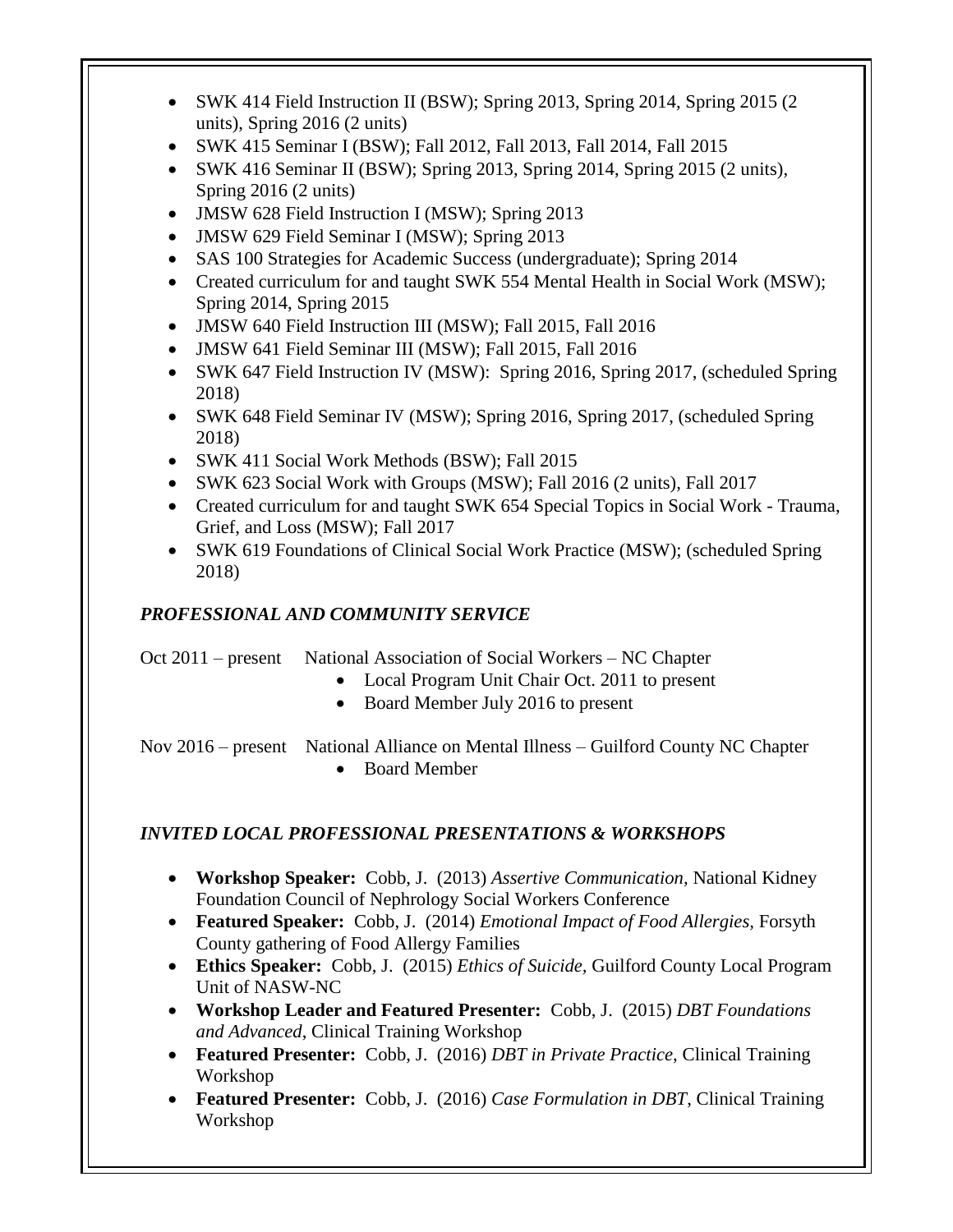| <b>Workshop Leader and Featured Presenter:</b> Cobb, J. (2016) <i>DBT Foundations</i> |  |
|---------------------------------------------------------------------------------------|--|
| and Advanced, Clinical Training Workshop                                              |  |

## *CAREER EMPLOYMENT EXPERIENCE*

| January $2012$ – present | Guilford Counseling, PLLC, Greensboro NC                                                                              |
|--------------------------|-----------------------------------------------------------------------------------------------------------------------|
|                          | Owner and Clinical Director of successful group practice                                                              |
|                          | providing Dialectical Behavior Therapy and other trauma-                                                              |
|                          | informed practices to individuals, families, and groups                                                               |
|                          | Completed 2-year team building intensive through Linehan's<br>$\bullet$                                               |
|                          | Behavioral Tech and am currently certified in Dialectical                                                             |
|                          | <b>Behavior Therapy</b>                                                                                               |
|                          | Completed 10 month Traumatic Stress Studies certification<br>$\bullet$<br>through Bessel van der Kolk's Trauma Center |
|                          | Complete assessments, diagnose, develop treatment plans, and<br>$\bullet$<br>monitor progress with clients            |
|                          | Oversee weekly DBT consultation team with clinicians from<br>$\bullet$                                                |
|                          | inside and outside Guilford Counseling, PLLC                                                                          |
|                          | Awarded DBT Pilot Program through Sandhills LME/MCO<br>$\bullet$                                                      |
|                          | and am currently gathering data to show the effectiveness of                                                          |
|                          | DBT in reducing use of ancillary services                                                                             |
|                          | Build and maintain community relationship for marketing and<br>$\bullet$                                              |
|                          | referral purposes                                                                                                     |
|                          | Manage financial budget and billing systems<br>$\bullet$                                                              |
|                          | Maintain compliance with states and federal laws<br>$\bullet$                                                         |
| June $2009 - Aug. 2011$  | <b>Family Service of the Piedmont, Greensboro NC</b>                                                                  |
|                          | Fairview Family Resource Center Program Manager<br>$\bullet$                                                          |
|                          | Healthy Start In-Home Therapist<br>$\bullet$                                                                          |
|                          | Supervised staff and student interns and provided supervision,<br>$\bullet$                                           |
|                          | coaching, feedback, and development                                                                                   |
|                          | Developed and facilitated programming including parenting                                                             |
|                          | classes, community events, self-esteem groups, community                                                              |
|                          | education events, and life skills groups                                                                              |
|                          | Managed, gathered, and compiled data for grants; ensured<br>$\bullet$                                                 |
|                          | compliance with several different grants at same time;                                                                |
|                          | developed data measuring and recording tools                                                                          |
|                          | Built and maintained community relationships; developed<br>٠<br>several community collaboratives                      |
|                          | Managed yearly budget for FFRC                                                                                        |
|                          | Completed clinical assessments with clients; developed<br>$\bullet$                                                   |
|                          | treatment plans; monitored on-going treatment                                                                         |
|                          |                                                                                                                       |
| Aug. $2008 - May 2009$   | <b>Congregational Social Work Education Initiative, Greensboro NC</b>                                                 |
|                          | <b>National Pilot Program</b><br>$\bullet$                                                                            |
|                          | Completed psycho-social assessments with clients (interview,                                                          |
|                          | document, record)                                                                                                     |
|                          |                                                                                                                       |